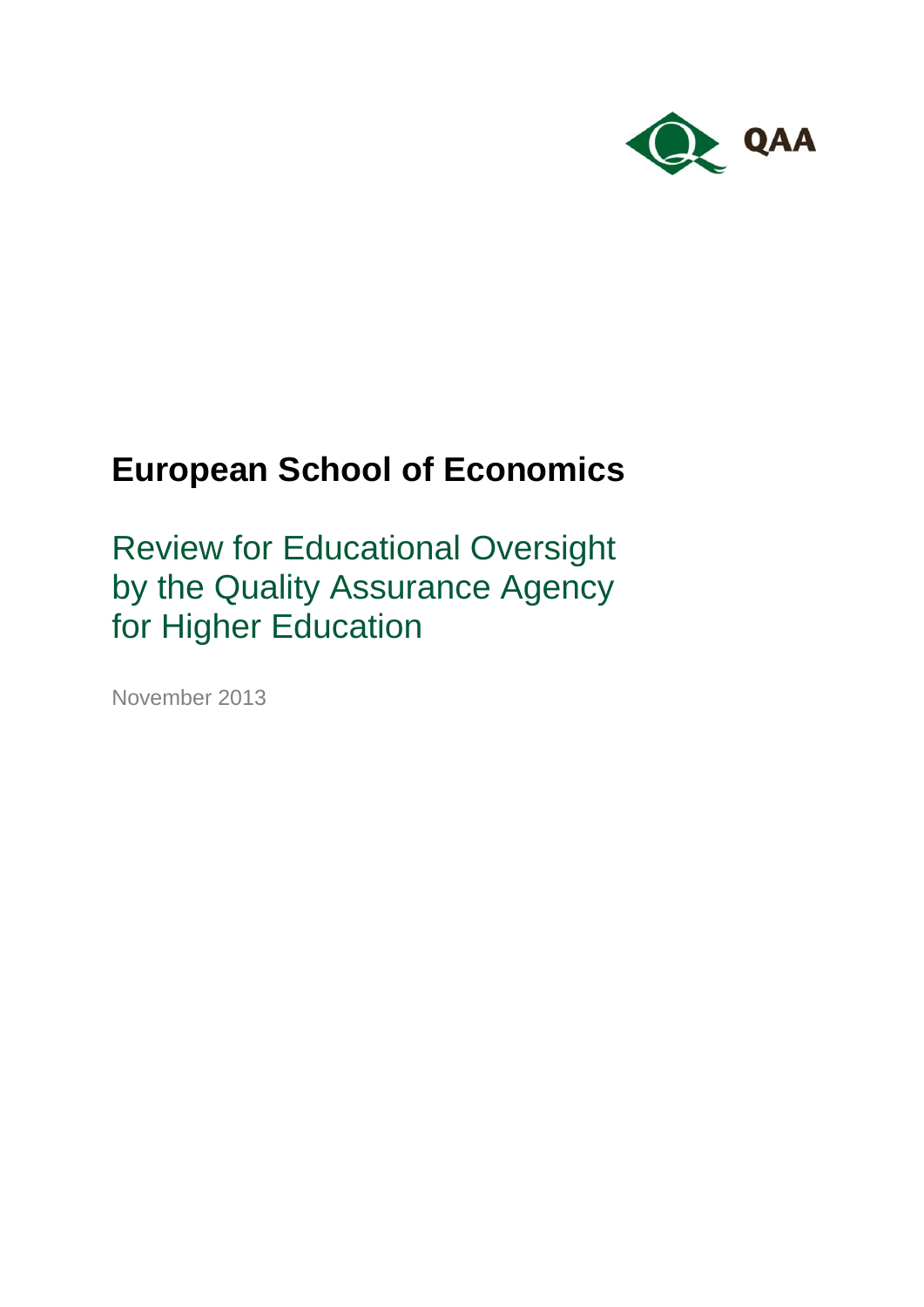## **Key findings about European School of Economics**

As a result of its Review for Educational Oversight carried out in November 2013, the Quality Assurance Agency for Higher Education (QAA) review team (the team) considers that there can be **confidence** in how the provider manages its stated responsibilities for the standards of the programmes it offers on behalf of the University of Buckingham.

The team also considers that there can be **confidence** in how the provider manages its stated responsibilities for the quality and enhancement of the learning opportunities it offers on behalf of this awarding body.

The team considers that reliance **can** be placed on the information that the provider produces for its intended audiences about the learning opportunities it offers.

### **Good practice**

The team has identified the following **good practice**:

- the opportunities for students to undertake comprehensive internships and transfer between international campuses (paragraph 2.7)
- the robust and systematic approach to the management of information, which is coordinated with partner campuses overseas (paragraph 3.4).

### **Recommendations**

The team has also identified a number of **recommendations** for the enhancement of the higher education provision.

The team considers that it is **advisable** for the provider to:

- establish student representation on its deliberative academic committees (paragraph 2.2)
- introduce a formal policy and systematic procedures for the management of resources (paragraph 2.10).

The team considers that it would be **desirable** for the provider to:

- provide regular, formal opportunities for discussion within programme teams as part of the new committee and reporting structures (paragraph 1.4)
- progress with its plans to introduce peer observation of teaching (paragraph 2.4)
- improve consistency in the implementation of its clear assessment feedback arrangements (paragraph 2.5)
- provide staff development more systematically, within the framework of a published policy and explicit annual plan (paragraph 2.8).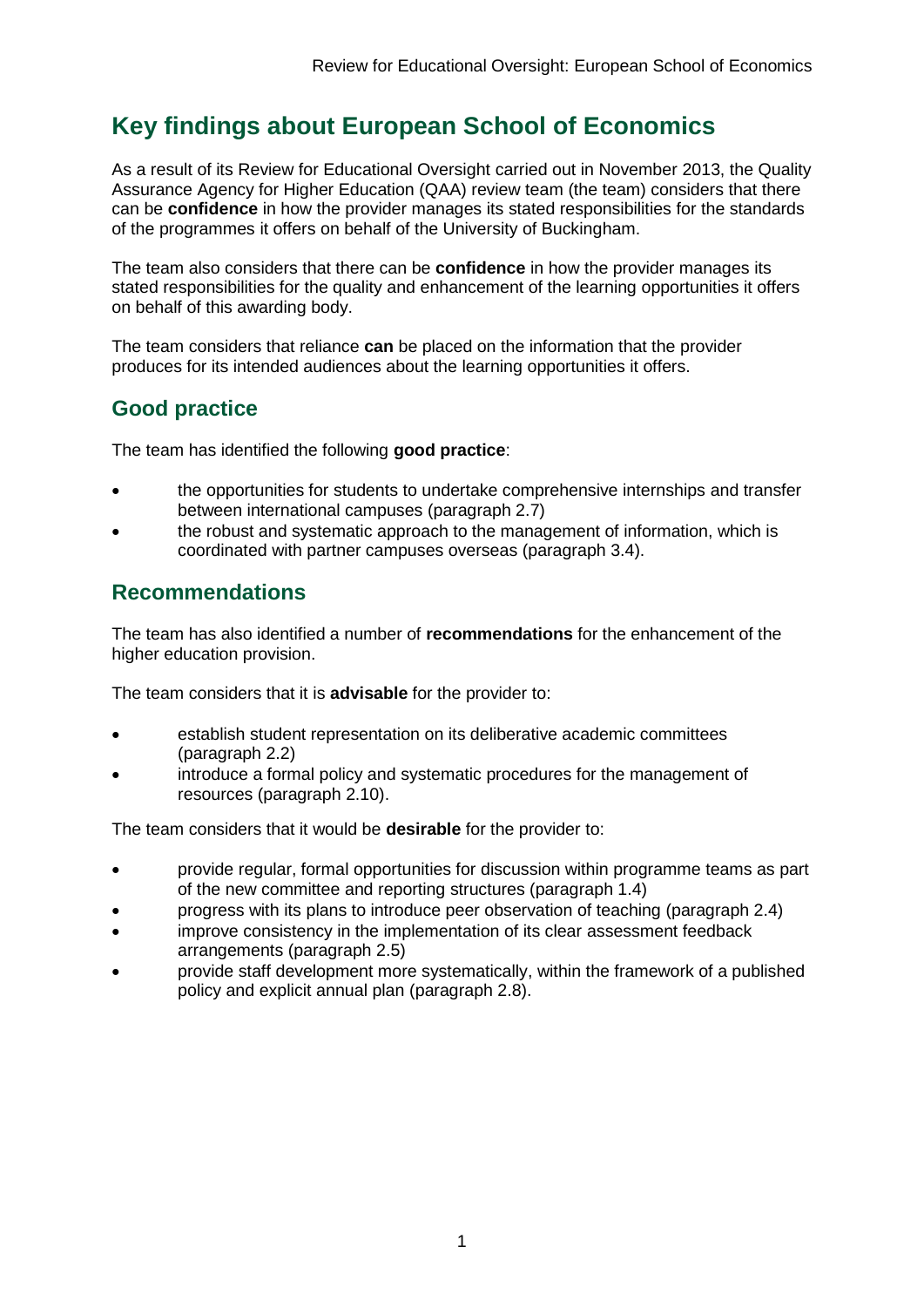## **About this report**

This report presents the findings of the **Review for Educational Oversight<sup>1</sup>** (REO) conducted at the European School of Economics (the School), which is a privately funded provider of higher education. The purpose of the review is to provide public information about how the School discharges its stated responsibilities for the management and delivery of academic standards and the quality of learning opportunities available to students. The review applies to programmes of study that the School delivers on behalf of the University of Buckingham. The review was carried out by Dr Philip Davies, Mrs Trudy Stiles (reviewers) and Mr David Lewis (Coordinator).

The review team conducted the review in agreement with the School and in accordance with the *[Review for Educational Oversight:](http://www.qaa.ac.uk/Publications/InformationAndGuidance/Pages/REO-handbook.aspx) Handbook*. <sup>2</sup> This full review was requested by the School following the REO monitoring visit in May 2013. Evidence in support of the review has included a range of internal documentation, including policy, procedure and strategy statements; records of meetings; and information produced for students and staff, including handbooks, curriculum and teaching materials. The team looked at a sample of assessed student work and held meetings with staff, students, awarding body representatives and employers. It also considered external reports, including those from QAA and a recent annual monitoring report from the University of Buckingham.

The review team also considered the School's use of the relevant external reference points:

- the UK Quality Code for Higher Education (Quality Code)
- *The framework for higher education qualifications in England, Wales and Northern Ireland*
- subject benchmark statements
- the Qualifications and Credit Framework.

Please note that if you are unfamiliar with any of the terms used in this report you can find them in the [Glossary.](#page-17-0)

The School is a private international college located in central London, one of six campuses spread across Europe and the USA. The School was founded in Italy in 1995 and the London campus established in 1999. The School offers a range of bachelor and master's degrees in business and finance, as well as short, non-validated level 6 certificate programmes. The School is managed from its headquarters in Italy. In London, the provision is overseen by the Head of Academic Affairs, supported by an Academic Affairs Coordinator. There is also a Campus Manager. Three Programme Directors have academic responsibility for the awards across all campuses. The published vision and values of the School include: a learning experience that is intense, personal and exciting; the right of each individual (learner) to be free, unique and innovative; the equal value of career skills and individual human potential; a mutual responsibility between the School and the student for learning and growth. Qualifications, teaching and assessments are synchronised across all of the School's campuses, allowing students to move between centres during their studies.

The School has 98 higher education students (headcount), of which 54 are female. About 75 per cent of recruitment is from the European Economic Community, including approximately 40 per cent from Italy and 7 per cent from the UK. There are also students from Scandinavia, Africa, North America and South America. There are 21 staff teaching the programmes in London, all part-time, with a further 12 staff providing administrative and other support.

-

<sup>&</sup>lt;sup>1</sup> [www.qaa.ac.uk/educational-oversight](http://www.qaa.ac.uk/educational-oversight)

<sup>2</sup> [www.qaa.ac.uk/Publications/InformationAndGuidance/Pages/REO-designated-providers-handbook-13.aspx](http://www.qaa.ac.uk/Publications/InformationAndGuidance/Pages/REO-designated-providers-handbook-13.aspx)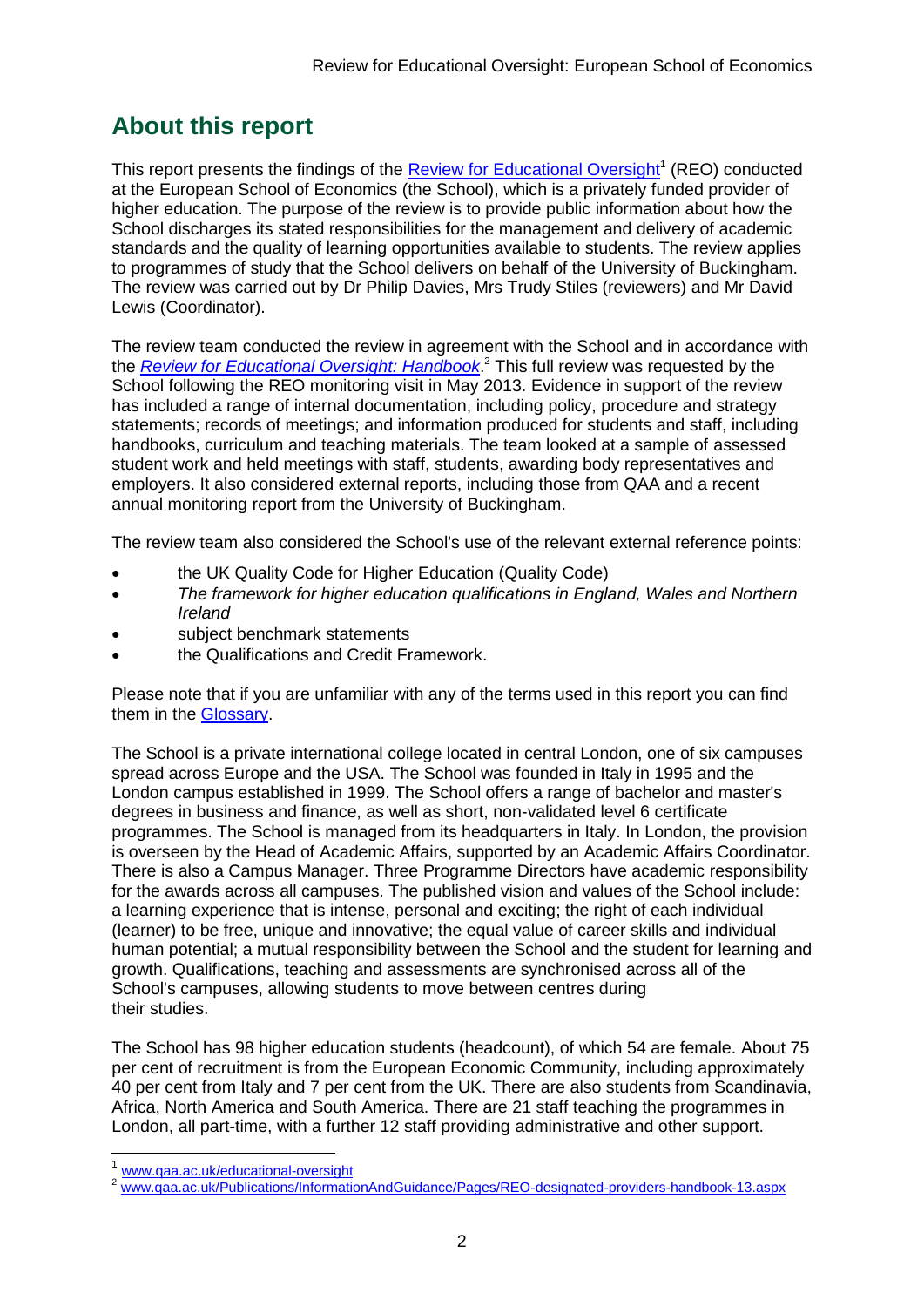At the time of the review, the School offered the following higher education programmes, listed beneath the awarding body, with student numbers in brackets:

#### **University of Buckingham**

- BSc (Hons) Business Administration (31)
- Bachelor of Business Administration (Hons) (14)\*
- BSc (Hons) Global Business (7)\*
- BA (Hons) International Business (2)\*
- BA (Hons) Organisational Communication with Media Management (7)\*
- Master of Science (24)
- Master in Business Administration (3)

In addition, there are 10 students on the short, non-validated certificate programmes.

\* these undergraduate programmes are being phased out and replaced by the consolidated BSc (Hons) Business Administration, which offers specialist options in management, marketing, finance, and media and communication.

### **The School's stated responsibilities**

The School states that it has delegated responsibility for managing most areas of activity that support the maintenance of academic standards, the quality of learning opportunities and the information produced about learning opportunities. Its responsibilities include: curriculum design and development; all areas of assessment; student recruitment; teaching delivery; staff development and scholarship; most features of student support; resources; employer engagement; the collection and use of student opinion; and the accuracy and currency of the information produced about learning opportunities. It shares responsibility with the awarding body for programme specifications, monitoring student admission and progression, the quality review of the provision, and monitoring the quality of learning and teaching.

### **Recent developments**

The School is part way through a major review of its higher education provision, giving attention to the currency and content of all academic programmes. The review of undergraduate provision was completed in 2013. It resulted in the consolidation of the various degree awards into a single BSc (Hons) in Business Administration, which offers specialist options. The review has also led to the introduction of a level 5 Foundation Pathway Programme. This programme offers a progression route to the honours degree for applicants without the necessary qualifications. The postgraduate master's awards will be reviewed over the period 2013 to 2015.

A number of structural and management changes have been introduced within the past year. These changes have been driven from the School's headquarters in Italy and have prioritised the need to overhaul committee and academic governance structures. Changes include the creation of an Academic Council to replace the previous Quality Assurance Department, and a new post of Head of Academic Affairs. Programme Directors have been established and have substantial responsibilities, including annual programme monitoring, within the new structures. Following the QAA monitoring visit in May 2013, which took place during the period of restructuring, the School has reviewed and updated its March 2012 review report action plan.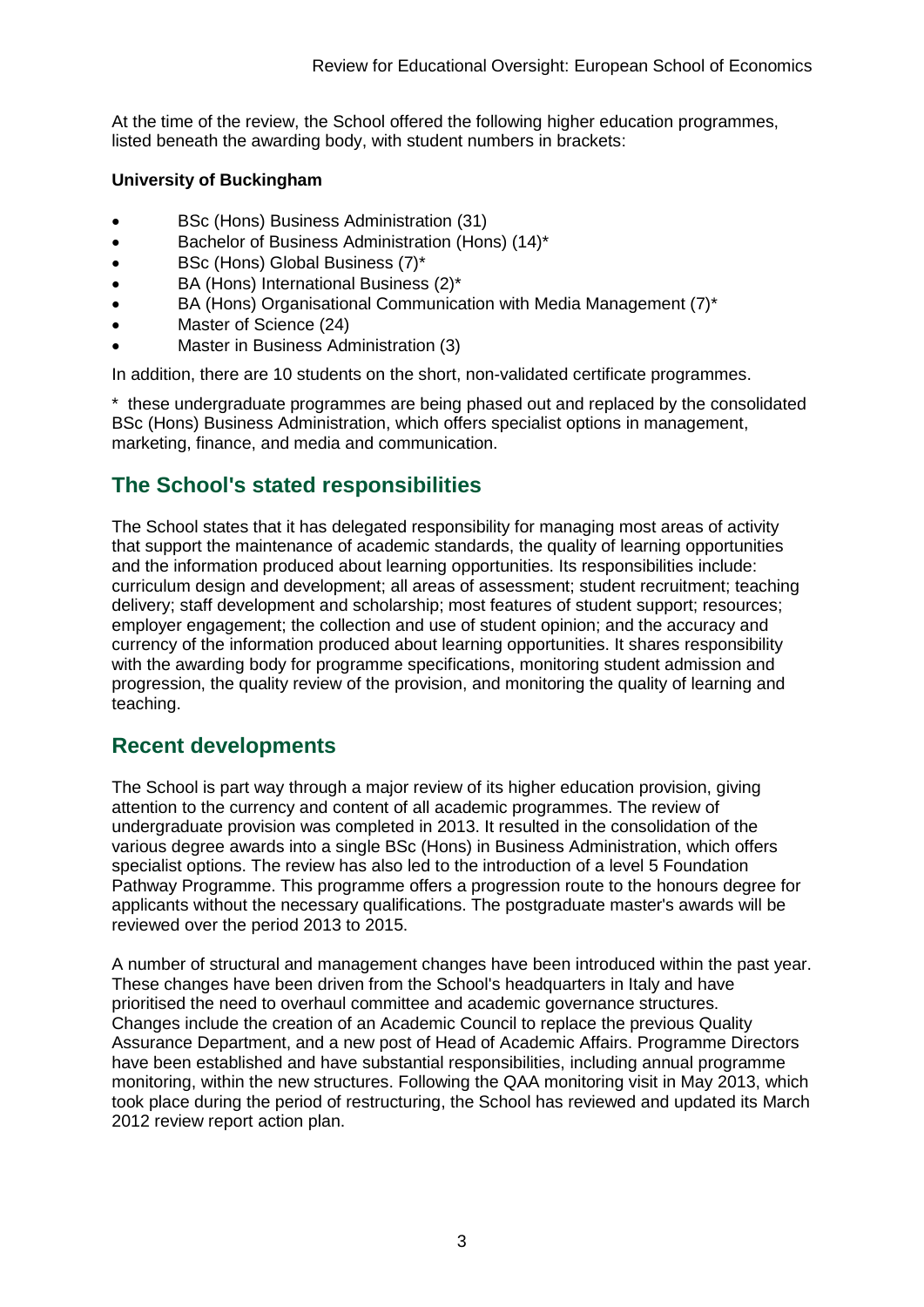### **Students' contribution to the review**

Students on higher education programmes at the School were invited to present a submission to the review team. A short report was submitted on behalf of undergraduate students and this was supplemented by statements from two individual postgraduate students. The undergraduate report, which was coordinated by a student representative, made clear that the timing of the review had imposed severe time constraints on the evidence gathering and report writing. The report's conclusions were based on the findings of a voluntary survey, which had a response rate of about 35 per cent. The report offered summary comments on a range of topics, including: standards, staff and teaching, student services, workload and overall satisfaction. It also drew out the quality of communication as a key area of interest for students. The team recognised the impressionistic nature of the submission, including the supplementary statements, which proved helpful in preparing for the visit and as a reference point in discussions with students and staff. Students further contributed to the review in a meeting with reviewers and attendance at the preparatory meeting.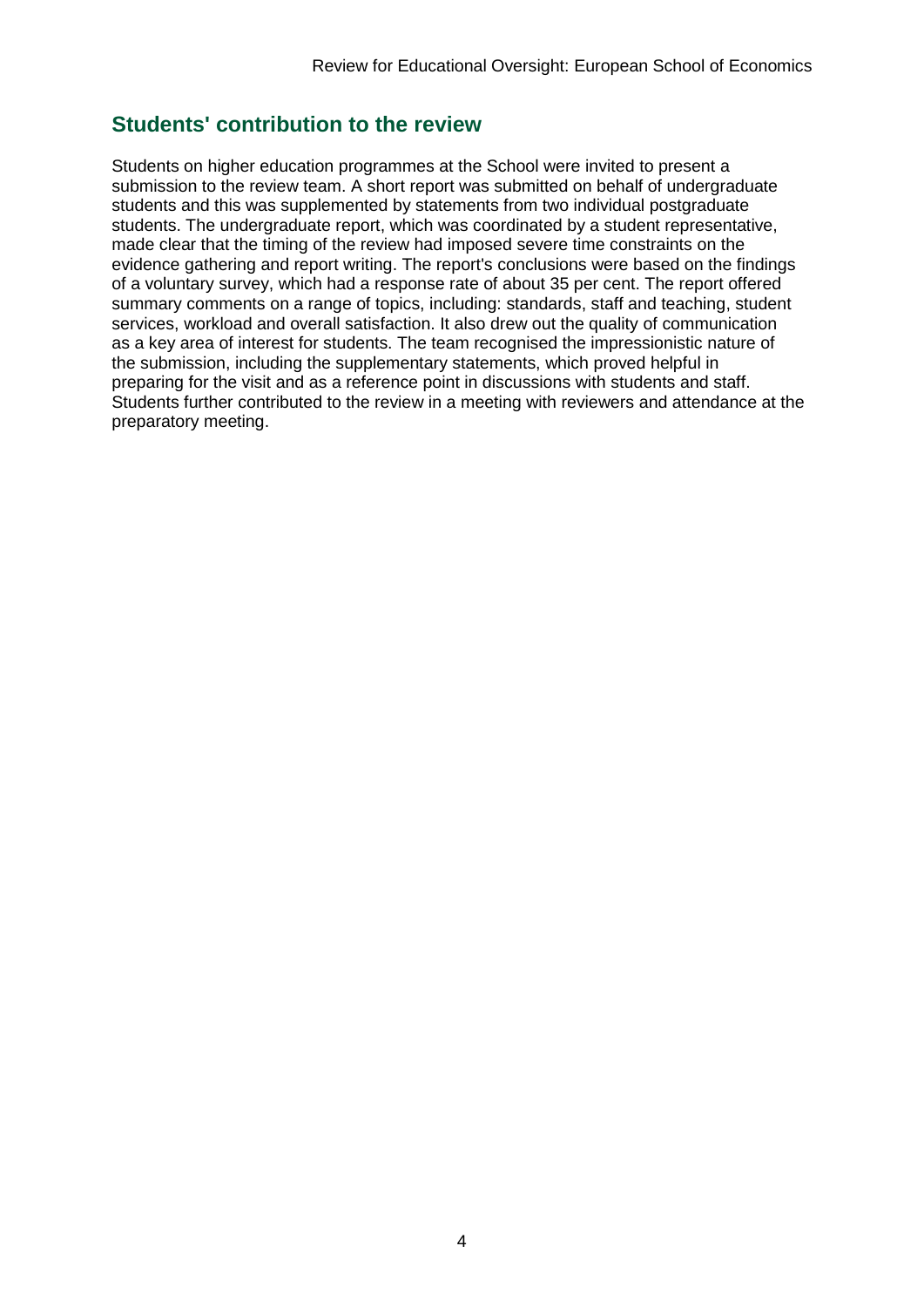## **Detailed findings about European School of Economics**

## **1 Academic standards**

#### **How effectively does the School fulfil its responsibilities for the management of academic standards?**

1.1 The School is clear about the responsibilities devolved to it in its partnership agreement and works cooperatively with the supportive awarding body to fulfil them. The School has been supported by the awarding body in implementing robust new academic committee and reporting structures, as well as related staff management roles. These structures, some of which are still being embedded, offer a good framework for managing academic standards and quality, and are well understood by staff. The intended strategic outcomes of the revised structures include better reporting between the campus and senior central management, and greater consistency within and between the School's different campuses. The action plan from the 2012 review report has been substantially updated and is being used as a detailed strategic reference point for the changes. For example, the response to one recommendation has ensured that all formal School committees produce and circulate minutes, using a standard template. Further assurance is offered by the collaborative partner annual monitoring visits undertaken by the awarding body.

1.2 The remit, membership and lines of reporting for the various academic committees are clearly defined. Some of the key committees have responsibilities that bridge all of the six international campuses. The Academic Council, chaired by the Registrar and Head of Academic Governance, is the senior committee with overall responsibility for academic standards. The Council meets at least monthly and has a cross-school membership that includes the Head of Academic Affairs for each campus and all Programme Directors. The Academic Management Committee is the senior body for the campus and reports directly to the Academic Council.

1.3 There are clear lines of communication within the School for academic discussion and decision making. At the campus level, communication is focused on the monthly meetings of the Academic Management Committee and, less formally, faculty staff meetings. Both are chaired by the Head of Academic Affairs and can take account of student issues arising from formal meetings between staff and student representatives. For cross-campus meetings, including those of Academic Council and module leaders, regular use is made of electronic communication, including online video conferencing. This supports team dialogue between staff with similar academic responsibilities across the different campuses. Senior staff on the London campus indicate that they are fully engaged in corporate academic dialogue and decision making.

1.4 Management responsibilities are clearly defined for the academic programmes, each being led by a Programme Director, supported by module leaders. All of the roles operate across the campuses. The Programme Director chairs meetings of the module leaders and also produces an annual programme review report, with explicit action plans, drawing on the outcomes of module evaluations for the year. However, it is unclear whether these arrangements will give sufficient opportunity for all staff teaching on a programme to share experiences or contribute to programme development. It would therefore be **desirable** for the School to provide regular, formal opportunities for discussion within programme teams as part of the new committee and reporting structures.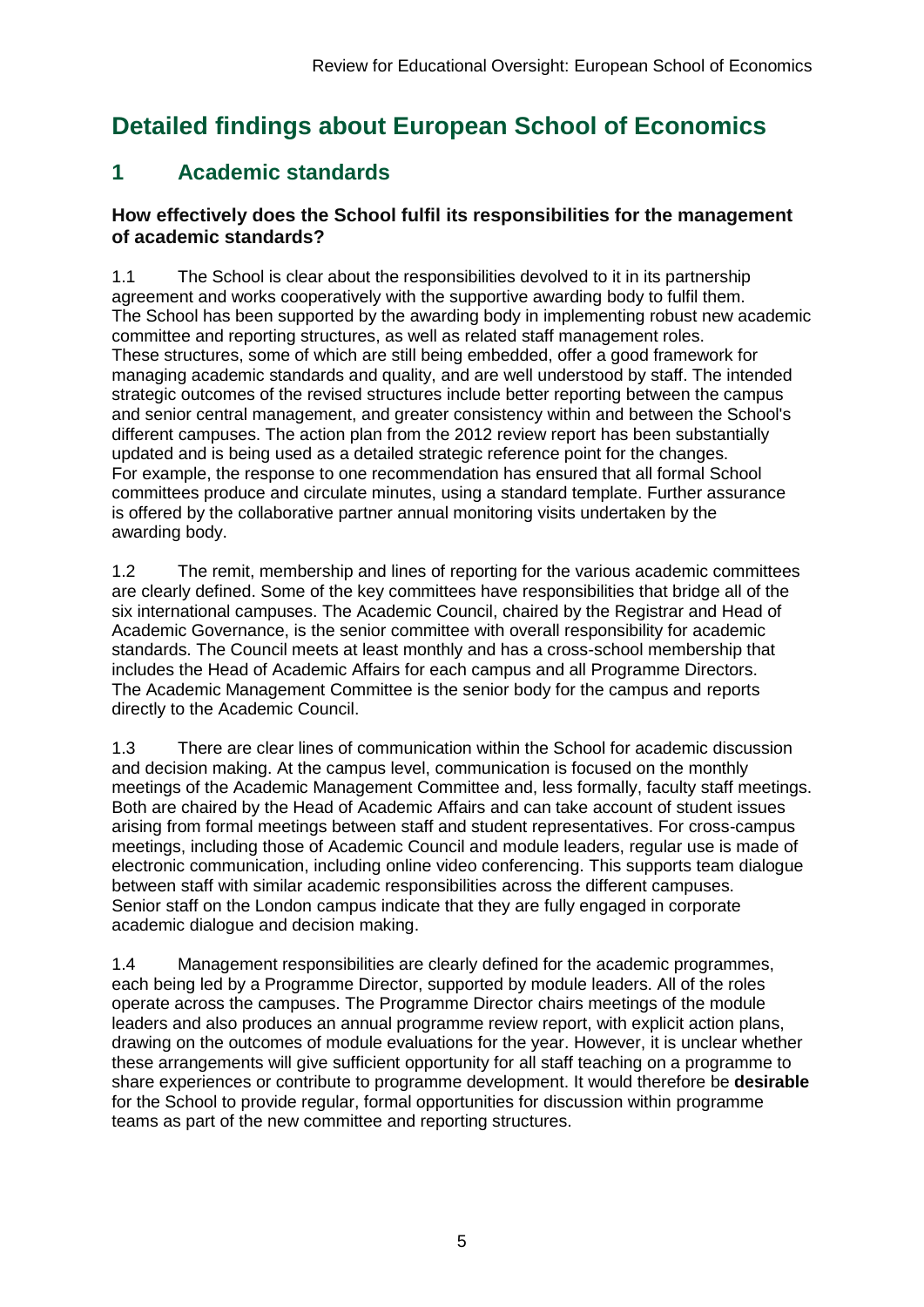#### **How effectively does the School make use of external reference points to manage academic standards?**

1.5 The School is making increasing and appropriate use of external reference points in its management of academic standards, particularly the UK Quality Code for Higher Education (Quality Code). It is supported in this by the procedures of the awarding body, which take account of the Quality Code, *The framework for higher education qualifications in England, Wales and Northern Ireland*, and subject benchmark statements during programme development and approval. Detailed programme specifications are produced for all of the provision. Staff awareness of the Quality Code has been increased for those engaged in the recent validation of the BSc (Hons) Business Administration. The School is monitoring the awareness of the Quality Code among all staff and is collaborating with the awarding body to provide further training for those academic and administrative staff who may need it.

#### **How does the School use external moderation, verification or examining to assure academic standards?**

1.6 The School has effective procedures and guidance in place for managing its assessment responsibilities, including those relating to internal verification and external examining. Assessment tasks are devised by module leaders before being verified by the Programme Director and approved, where appropriate, by the external examiner. Assessments are marked and second marked internally, with a one-week turnaround that students confirm is usually met. Where the two markers cannot agree, a third marker is used. The moderation process allows for the adjustment of marks for an individual student, a module cohort, across a campus or the whole School. Increased attention is being given to improving the consistency of marking across the campuses, focused on the careful monitoring of module assessments and the scrutiny of scripts by the external examiner.

1.7 There is a clear process for receiving and responding to the reports of external examiners. Reports are sent to the link tutor at the awarding body and to the Registrar and Head of Academic Governance within the School. Action points arising from the reports are agreed by the Academic Council and passed to the relevant Programme Director, and module leaders as appropriate, for response. The external examiner is informed of the School's responses and proposed actions through the awarding body. External examiners are nominated by the School but selected and appointed by the awarding body. The School has recently taken an important initiative by publishing external examiner reports on its intranet where they are available for staff and student scrutiny.

The review team has **confidence** in the provider's management of its responsibilities for the standards of the programmes it offers on behalf of its awarding body.

## **2 Quality of learning opportunities**

#### **How effectively does the School fulfil its responsibilities for managing and enhancing the quality of learning opportunities?**

2.1 The arrangements for managing and enhancing the quality of learning opportunities are the same as those described in paragraphs 1.1 to 1.4 for managing academic standards. Teaching staff are aware of their responsibilities in relation to the management structures and quality procedures. The quality of the learning opportunities is monitored through annual course reviews conducted by Programme Directors and programme monitoring undertaken by the awarding body.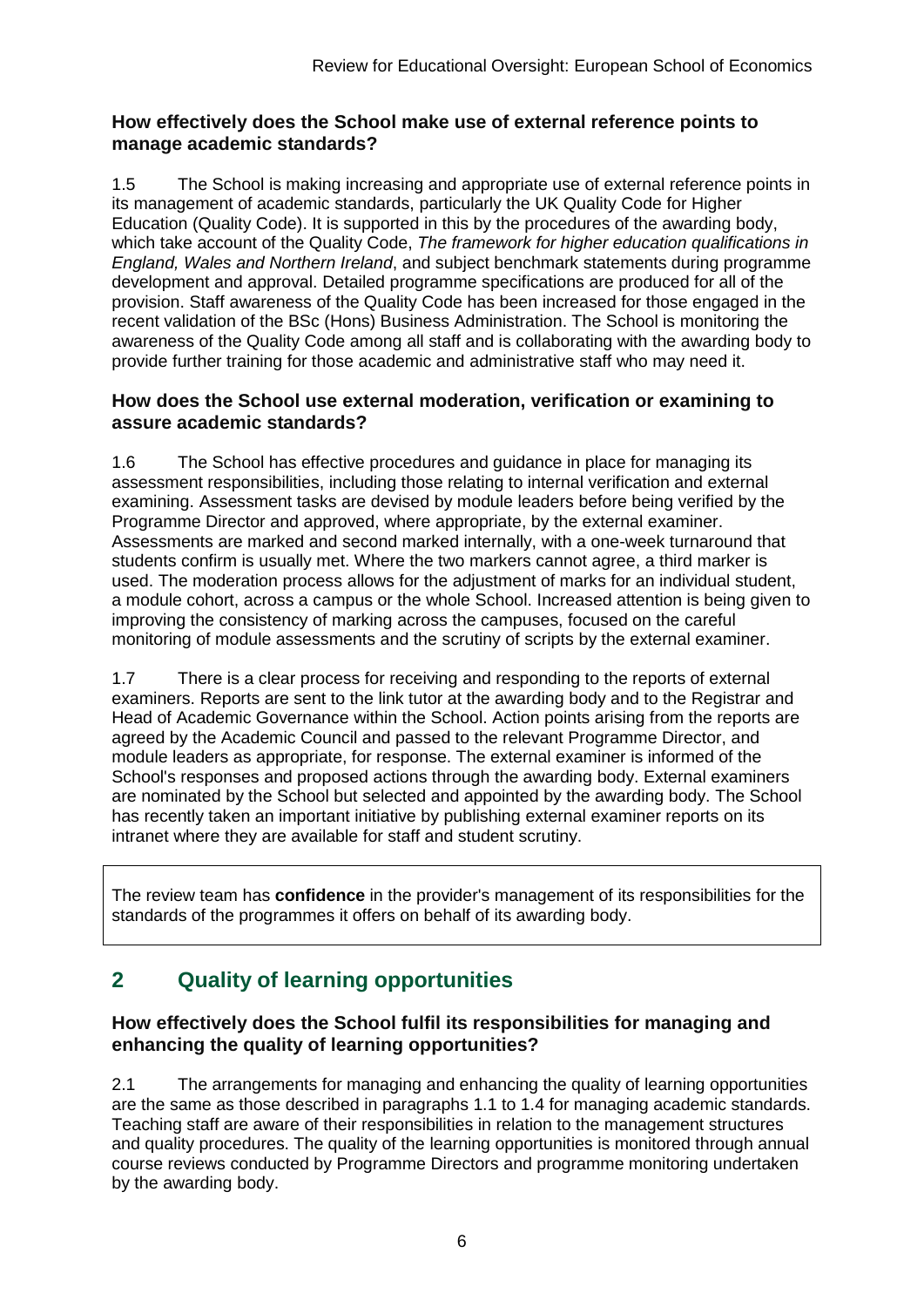2.2 The School provides extensive opportunities for students to express their opinions, but this does not extend to membership of decision-making academic committees. All programmes have student representatives, who are members of the Student Representative Committee, which meets termly. The feedback from representatives is formally summarised and circulated in an annual report. Students also complete termly survey questionnaires and feel able to approach staff informally to raise any concerns. While the current arrangements are effective, they do not fully reflect Indicator 3 in Part B: Assuring and enhancing academic quality, *Chapter B5: Student engagement* of the Quality Code. For example, students do not have representation on the Academic Council or the campus Academic Management Committee, nor do they have access to the minutes of the meetings. It is **advisable** that the School moves to establish student representation on its deliberative academic committees.

#### **How effectively does the School make use of external reference points to manage and enhance learning opportunities?**

2.3 The School is making increased use of the Quality Code, as described in paragraph 1.5, particularly Part B: 'Assuring and enhancing academic quality', to support the quality of learning opportunities. Staff are given copies of relevant chapters for personal reference and are aware of the implications of the Quality Code for their own practice. The School is committed to working with the awarding body to ensure that staff awareness and use of the Quality Code is maintained and developed.

#### **How does the School assure itself that the quality of teaching and learning is being maintained and enhanced?**

2.4 A range of mechanisms is in place to monitor the quality of teaching and learning, but there remains scope to strengthen opportunities for promoting good practice. The mechanisms include a formal and well-documented system of annual lesson observations, undertaken by the Head of Academic Affairs. The system is effective in checking the quality of lessons and identifying the professional development needs of teachers. There is no separate appraisal system to put the lesson observations into a wider context, or to identify wider issues. Students are able to evaluate the quality of teaching after every lesson, using a standard form. The School is at an early stage of planning a scheme of peer observations, acknowledging the potential for sharing good practice in teaching and assessment between colleagues. Such a scheme is already in place on one other campus. It would be **desirable** for the School to progress with its plans to introduce peer observation of teaching.

2.5 The School has made substantial progress in establishing a standardised approach to assessment feedback, although there are still inconsistencies in the quality of feedback from different staff. Feedback arrangements have been developed to enhance student learning, by ensuring that written comments identify areas of good performance and those in need of improvement. Students are appreciative of the quality of most feedback, which staff are expected to provide within one week of assignments being submitted. The scrutiny of assessed student work confirms that written feedback is provided systematically and that most is clear and helpful. The assessed work also reveals some inconsistencies between staff, for example in the match of comments to the level of achievement. It would be **desirable** for the School to improve consistency in the implementation of its clear assessment feedback arrangements.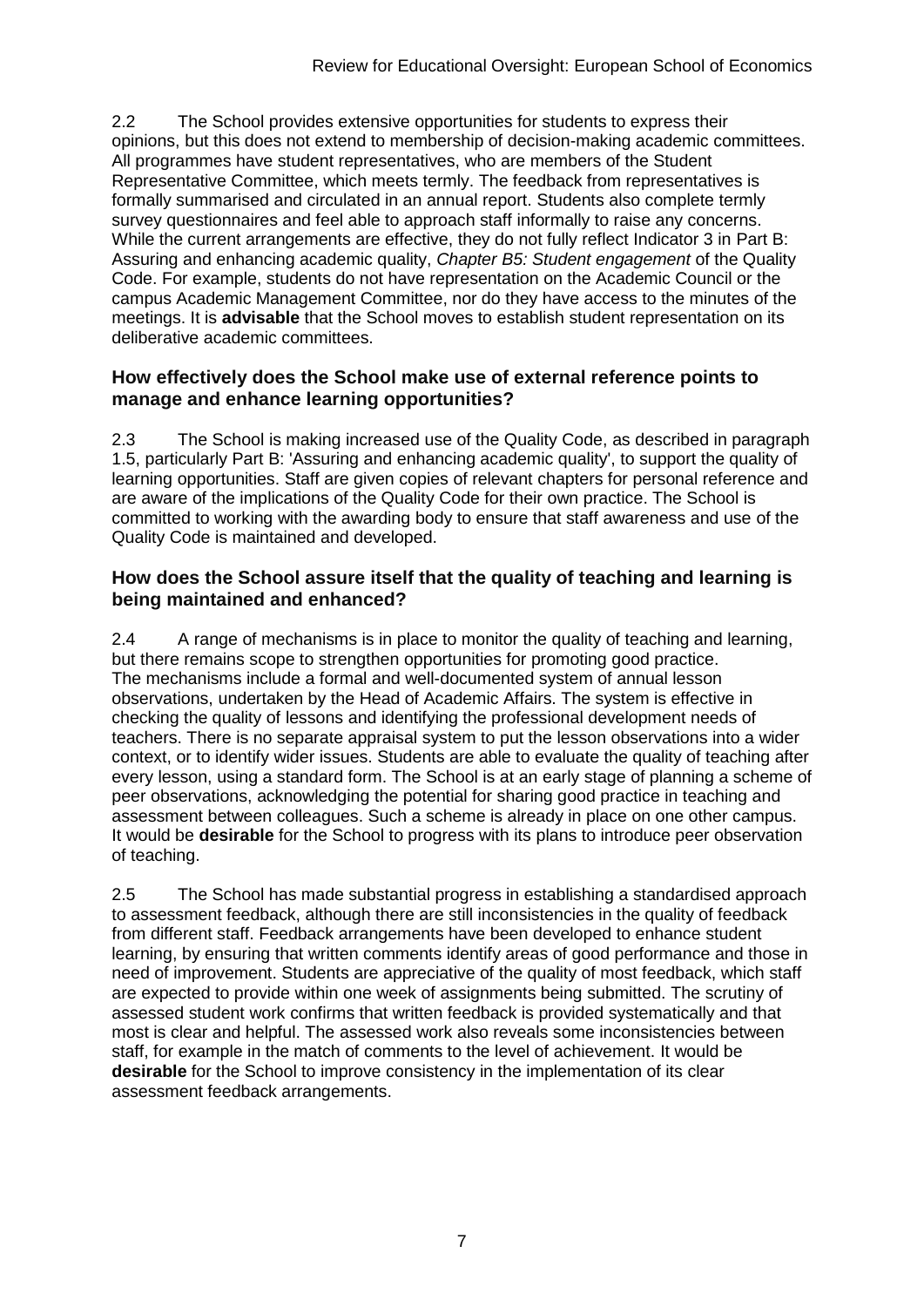#### **How does the School assure itself that students are supported effectively?**

2.6 Students confirm that they are well supported, academically and personally, through a combination of formal and informal arrangements. A student services manual contains a wide range of academic and pastoral information, including guidance on the use of commercial plagiarism software. The comprehensive induction for new students includes a series of workshops that cover topics such as critical thinking and research methodology. Postgraduate students appreciate the flexible approach to tutorial support, which requires them to negotiate times with staff to discuss their progress. Some undergraduates would appreciate a more structured scheme of regular academic tutorials, particularly in the early stages of their programme. All students acknowledge the general accessibility of staff for advice and support.

2.7 The School has a comprehensive and innovative internship programme, which is highly attractive to students and clearly enhances their learning. The well-established and carefully managed programme operates for all programmes and involves an extensive network of companies across many countries. The internships enable students to link theory to practice and gain real employment experience, including realistic appointment interviews. There is a record of students gaining employment as a direct result of their internship. Employers and students highlight the growth in professional confidence among the many benefits for students. Internships are formally assessed through a reflective analysis report. The programme is being further strengthened by the introduction of more formal student and employer feedback procedures, as well as more assessor training, in line with the School's 2012 review report action plan. Further major enhancement to student learning comes from the flexibility for students to transfer between the School's international campuses during their study, including for their internships. The opportunities for students to undertake comprehensive internships and transfer between international campuses are highly distinctive features of the provision and together constitute **good practice**.

#### **How effectively does the School develop its staff in order to improve student learning opportunities?**

2.8 The School is using the updated 2012 review report action plan to help target a number of key areas for staff development, but these are not offered as part of a coherent policy. All staff are given a lecturers' handbook at the start of the year, and are invited to an induction workshop. Together, these provide a range of information and guidance about their teaching role and the School. Formal development is largely limited to the outcomes of teaching observations, although recently introduced termly lecturer meetings will allow some sharing of experiences. The awarding body offers some development activity, for example in relation to its own regulations and the Quality Code. The self-evaluation acknowledges the need to review the sufficiency of the School's personal development review process, as well as the importance of managing development activities within a clearer structure. In moving forward with the action plan, it woud be **desirable** for the School to provide staff development more systematically, within the framework of a published policy and explicit annual plan.

#### **How effectively does the School ensure that learning resources are accessible to students and sufficient to enable them to achieve the intended learning outcomes?**

2.9 There have been clear recent improvements to learning resources, but some aspects of the provision are still limited and there is need for a more strategic approach to the provision of resources overall. Physical resources are monitored by module leaders and Programme Directors through programme reviews. The awarding body also checks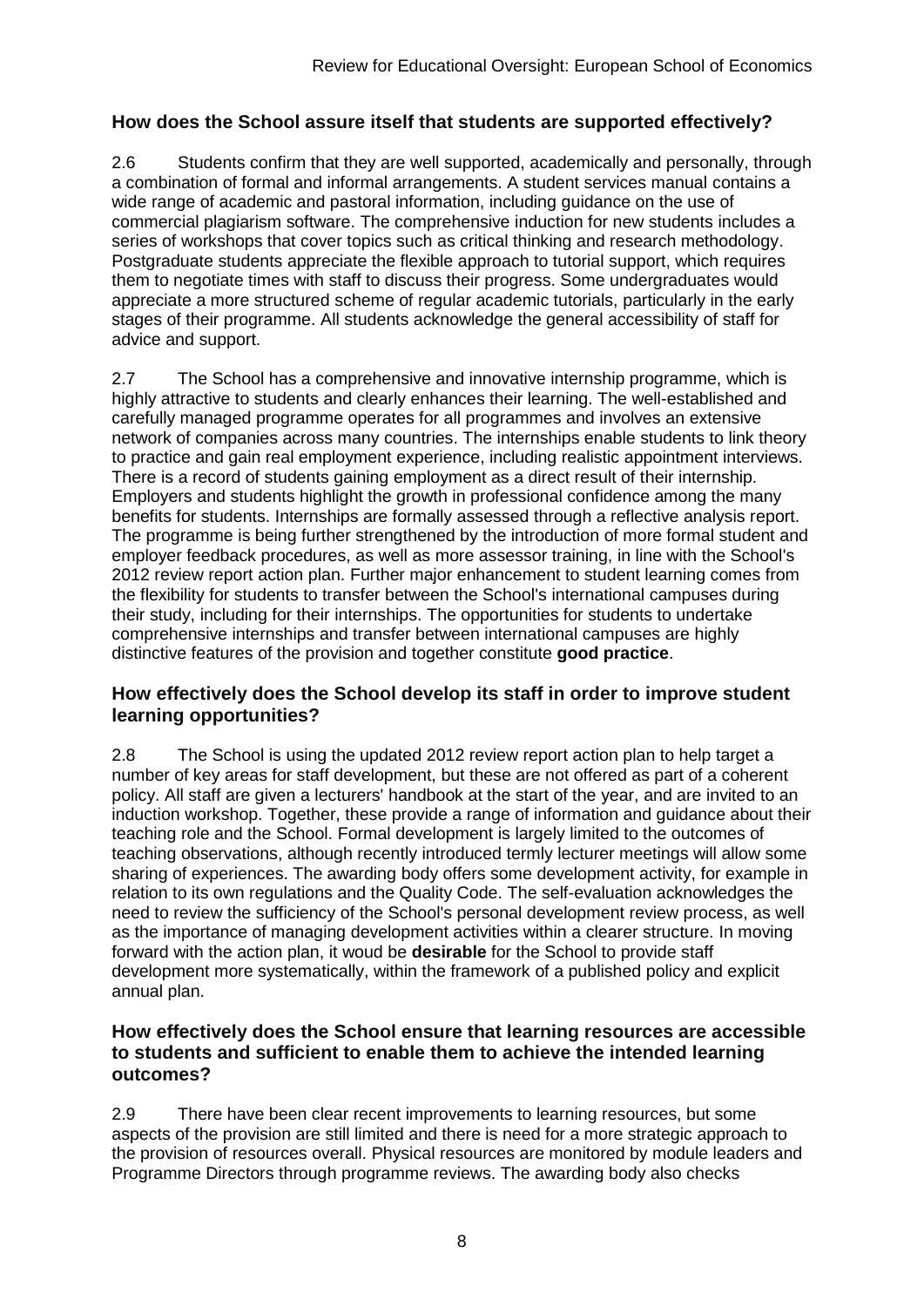resources during programme approval and as part of its annual monitoring visits. The updated REO action plan has led to a new initiative, which will result in student opinion being collected formally and resultant actions fed back to students.

2.10 The School has a modest campus library, but the book collection is enhanced by subscription to a commercial collection of online books and journals. Together, the provision is adequate for students to achieve the learning outcomes for their programmes. A new web portal, or intranet, has been established, which contains a range of useful learning materials for taught modules. Staff have recognised the validity of student complaints about the campus IT provision, which students judge to be limited and out of date. Most students access the internet and School electronic materials on personal laptop computers and mobile phones, although they feel constrained in this by an unreliable wireless internet connection. The procedure for identifying and responding to resource needs is imprecise and unduly reactive. The self-evaluation recognises the need for more strategic resource planning. Given the lack of clarity in current processes, it is **advisable** that the School introduce a formal policy and systematic procedures for the management of resources.

2.11 There is a clear process for the appointment of teaching staff, most of whom are part-time, to ensure their suitability for working in the School. Applications are tested against clear criteria before interviews are arranged. At interview, applicants are required to provide a demonstration activity to show their teaching skills. All new appointments are ratified by the awarding body.

The review team has **confidence** that the provider is fulfilling its responsibilities for managing and enhancing the quality of the intended learning opportunities it provides for students.

### **3 Information about learning opportunities**

#### **How effectively does the School communicate information about learning opportunities to students and other stakeholders?**

3.1 The School communicates effectively with students and other stakeholders, using a wide range of published information. Senior staff are clear about the School's responsibilities for information under the terms of the agreement with its awarding body. The information produced includes a mission statement, strategic plan, student and lecturer handbooks, programme and module specifications, programme brochures, assessment information, and a variety of formal policies and procedures. The School Recruitment and Marketing Manager is responsible for marketing materials, most of which are published on the School's website. Other well-targeted publications include an internship manual and a student companion that provides general information, including regulatory statements, in student friendly language.

3.2 Students confirm the accuracy and usefulness of the information provided for them before and following enrolment. All students receive an induction pack, as well as access to the School's intranet, a month before they commence study. The induction pack includes a campus-specific student guide, which contains detailed information about studying and living in London. It also has the relevant module specifications, which give information about any resources, such as reading lists, that will be needed.

3.3 The establishment of the intranet has resulted from the 2012 review report action plan and is responsible for a major improvement in the provision of information, particularly for students. It provides a single repository for a range of learning information, including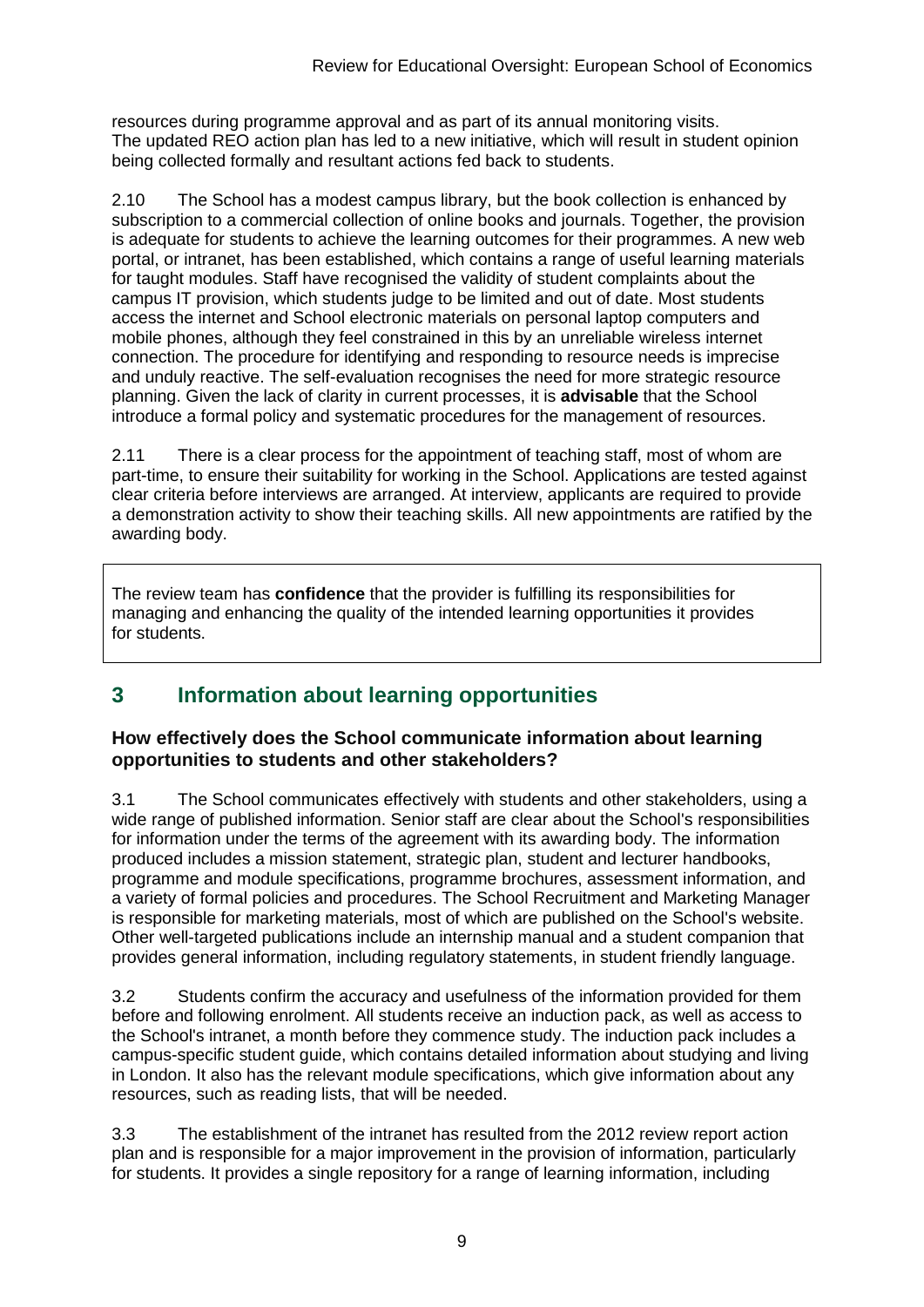official programme and module reference materials, lecture notes, workshops content, reading lists, online books and journals. It is also houses policy and regulatory documents and is used administratively for the circulation of items such as the School calendar, minutes and reports. The School has produced guidance for staff on what module materials should be provided for students and most are meeting the minimum expectation. Students report positively on the intranet, reflecting that it has enhanced their learning experience. The intranet does not allow for interactive learning exchanges between students and staff.

#### **How effective are the School arrangements for assuring that information about learning opportunities is fit for purpose, accessible and trustworthy?**

3.4 The School has implemented the 2012 review report action plan rigorously in the introduction of a systematic approach to the management of information, including approval procedures and version control. The approach is underpinned by a documented set of public information policies and procedures. All public information is located on the intranet, which allows tight control over what is published and ensures that only current versions may be accessed by teaching staff and students. All public documents must be approved by the School's Head of Academic Governance and can only be uploaded by the Online Content Manager. The approved version is then used as the master copy for any additional use. These detailed procedures, which can be audited, ensure the accuracy and currency of all published information. A further level of security is provided by the awarding body, which must approve all information relating to its awards and undertakes random checks on published School information. The robust and systematic approach to the management of information, which is coordinated with partner campuses overseas, is **good practice**.

The team concludes that reliance **can** be placed on the information that the provider produces for its intended audiences about the learning opportunities it offers.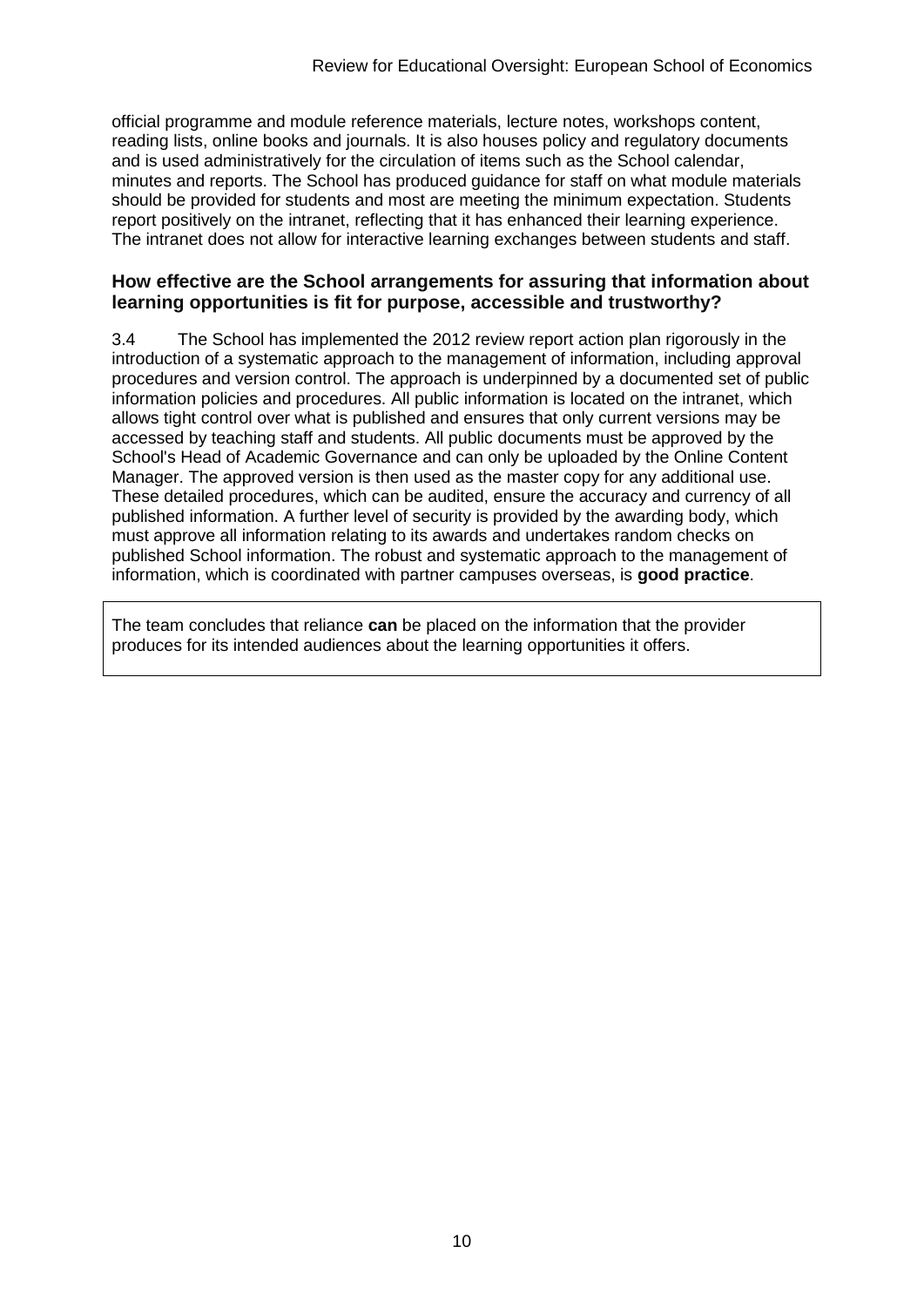## **Action plan<sup>3</sup>**

| European School of Economics action plan relating to the Review for Educational Oversight November 2013                                  |                                                                                                                                                                                                                                                                                                                                                           |                    |                                                                              |                                                                                                                                                             |                         |                                                                                                                                                                             |  |
|------------------------------------------------------------------------------------------------------------------------------------------|-----------------------------------------------------------------------------------------------------------------------------------------------------------------------------------------------------------------------------------------------------------------------------------------------------------------------------------------------------------|--------------------|------------------------------------------------------------------------------|-------------------------------------------------------------------------------------------------------------------------------------------------------------|-------------------------|-----------------------------------------------------------------------------------------------------------------------------------------------------------------------------|--|
| <b>Good practice</b>                                                                                                                     | <b>Action to be taken</b>                                                                                                                                                                                                                                                                                                                                 | <b>Target date</b> | <b>Action by</b>                                                             | <b>Success</b><br>indicators                                                                                                                                | <b>Reported to</b>      | <b>Evaluation</b>                                                                                                                                                           |  |
| The review team<br>identified the following<br>areas of good practice<br>that are worthy of wider<br>dissemination within the<br>School: |                                                                                                                                                                                                                                                                                                                                                           |                    |                                                                              |                                                                                                                                                             |                         |                                                                                                                                                                             |  |
| • the opportunities for<br>students to<br>undertake<br>comprehensive<br>internships and                                                  | Explore opportunities<br>in new companies<br>where students may<br>be placed                                                                                                                                                                                                                                                                              | <b>June 2014</b>   | Head<br>Internship<br>Coordinator                                            | Report of<br>increased variety<br>of opportunities<br>for internships                                                                                       | <b>Academic Council</b> | Evaluation of<br>reports on<br>internship<br>opportunities and<br>progression                                                                                               |  |
| transfer between<br>international<br>campuses<br>(paragraph 2.7)                                                                         | Procedures for<br>approval and report<br>monitoring of inter-<br>campus transfers to<br>be improved to<br>ensure all student<br>academic needs are<br>being met, in<br>particular focusing on<br>progression needs of<br>the student and<br>module availability at<br>the receiving campus.<br>Approval will be<br>required from<br>Registrar and Head of | May 2014           | Campus<br>Academic Co-<br>ordinator and<br>Head of<br>Academic<br>Governance | Forestalling of<br>student<br>progression<br>problems after an<br>inter-campus<br>transfer by<br>reducing number<br>of problem reports<br>to target of zero | <b>Academic Council</b> | problems by<br><b>Academic Council</b><br>and noted in the<br>minutes of the<br><b>Academic Council</b><br>with any further<br>follow up actions<br>considered<br>necessary |  |

 3 The School has been required to develop this action plan to follow up on good practice and address any recommendations arising from the review. QAA monitors progress against the action plan, in conjunction with the School's awarding body.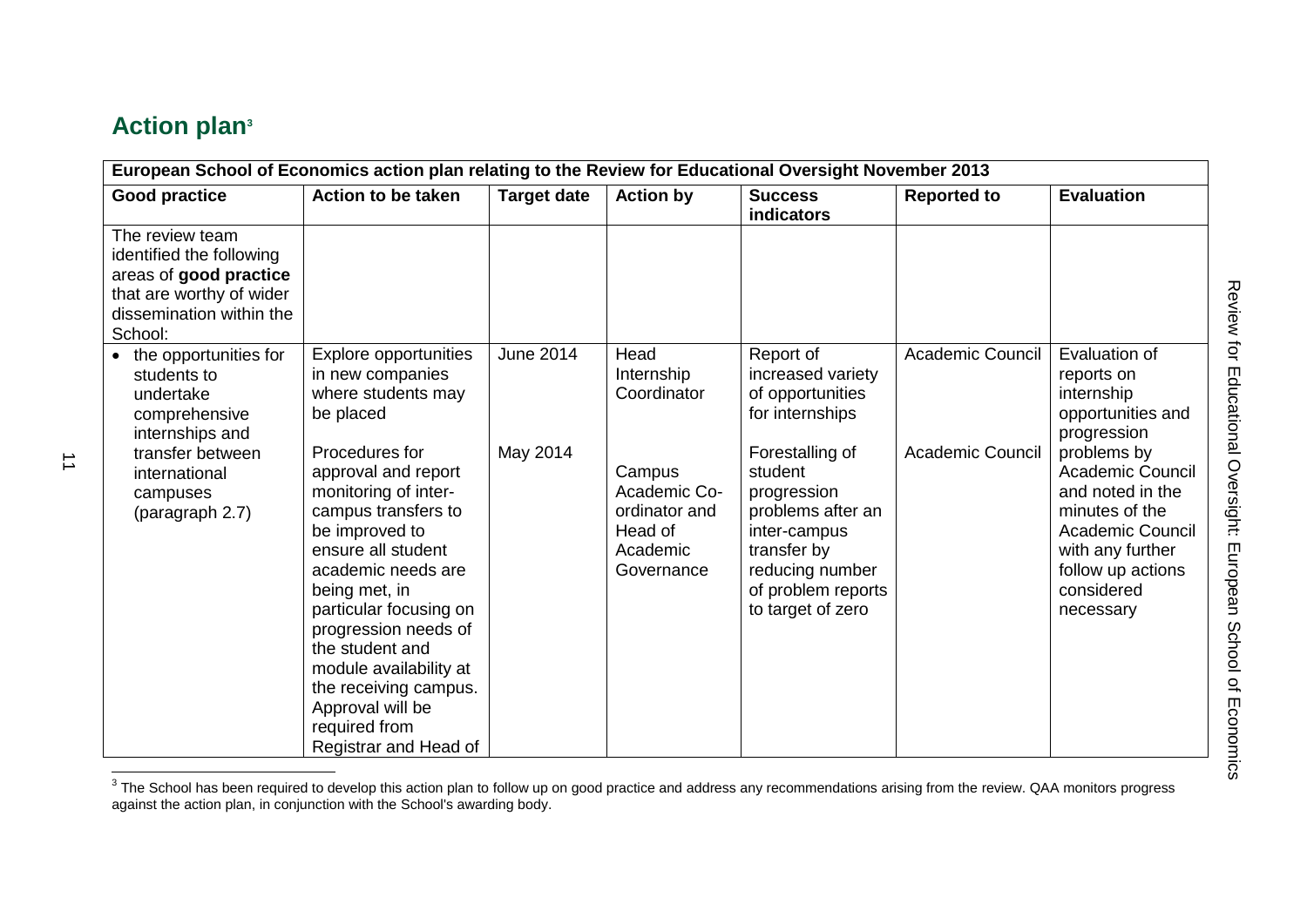|                                                                                                                                                                  | Academic Affairs of<br>the receiving campus                                                                                                         |                    |                                                     |                                                                                                                                                                                             |                                            |                                                                                                                                                                                  |
|------------------------------------------------------------------------------------------------------------------------------------------------------------------|-----------------------------------------------------------------------------------------------------------------------------------------------------|--------------------|-----------------------------------------------------|---------------------------------------------------------------------------------------------------------------------------------------------------------------------------------------------|--------------------------------------------|----------------------------------------------------------------------------------------------------------------------------------------------------------------------------------|
| • the robust and<br>systematic approach<br>to the management<br>of information, which<br>is coordinated with<br>partner campuses<br>overseas<br>(paragraph 3.4). | Further technical<br>improvements in the<br>intranet system<br>aiming at interactive<br>sections available to<br>students for uploading<br>projects | <b>June 2014</b>   | Intranet<br>Management<br>team                      | Ability of students<br>to upload work                                                                                                                                                       | <b>Academic Council</b>                    | Report of<br>achievements in<br>the minutes of the<br><b>Academic Council</b>                                                                                                    |
| <b>Advisable</b>                                                                                                                                                 | <b>Action to be taken</b>                                                                                                                           | <b>Target date</b> | <b>Action by</b>                                    | <b>Success</b><br>indicators                                                                                                                                                                | <b>Reported to</b>                         | <b>Evaluation</b>                                                                                                                                                                |
| The team considers that<br>it is <b>advisable</b> for the<br>School to:                                                                                          |                                                                                                                                                     |                    |                                                     |                                                                                                                                                                                             |                                            |                                                                                                                                                                                  |
| • establish student<br>representation on its<br>deliberative<br>academic<br>committees<br>(paragraph 2.2)                                                        | Invite student<br>representative onto<br>monthly Campus<br>Academic<br>Management<br>Committee                                                      | April 2014         | <b>Campus Head</b><br>of Academic<br><b>Affairs</b> | Number of<br>meetings<br>attended and<br>number of<br>suggestions/input<br>by student<br>representatives<br>on campus-level<br>issues from<br>students<br>concerning their<br>participation | Academic Council<br>and Campus<br>Managers | Termly reports of<br>attendance levels,<br>suggestions made<br>by student<br>representatives<br>and impact on<br>campus-level<br>issues in minutes<br>of the Academic<br>Council |
|                                                                                                                                                                  | Establish bi-termly<br>programme-level<br>meetings between the<br>Academic Council,<br>programme directors<br>and student                           | April 2014         | Head of<br>Academic<br>Governance                   | Number of<br>meetings<br>attended and<br>number of<br>suggestions/input<br>by student                                                                                                       | <b>Academic Council</b>                    | Termly reports of<br>attendance levels,<br>suggestions made<br>by student<br>representatives<br>and impact on                                                                    |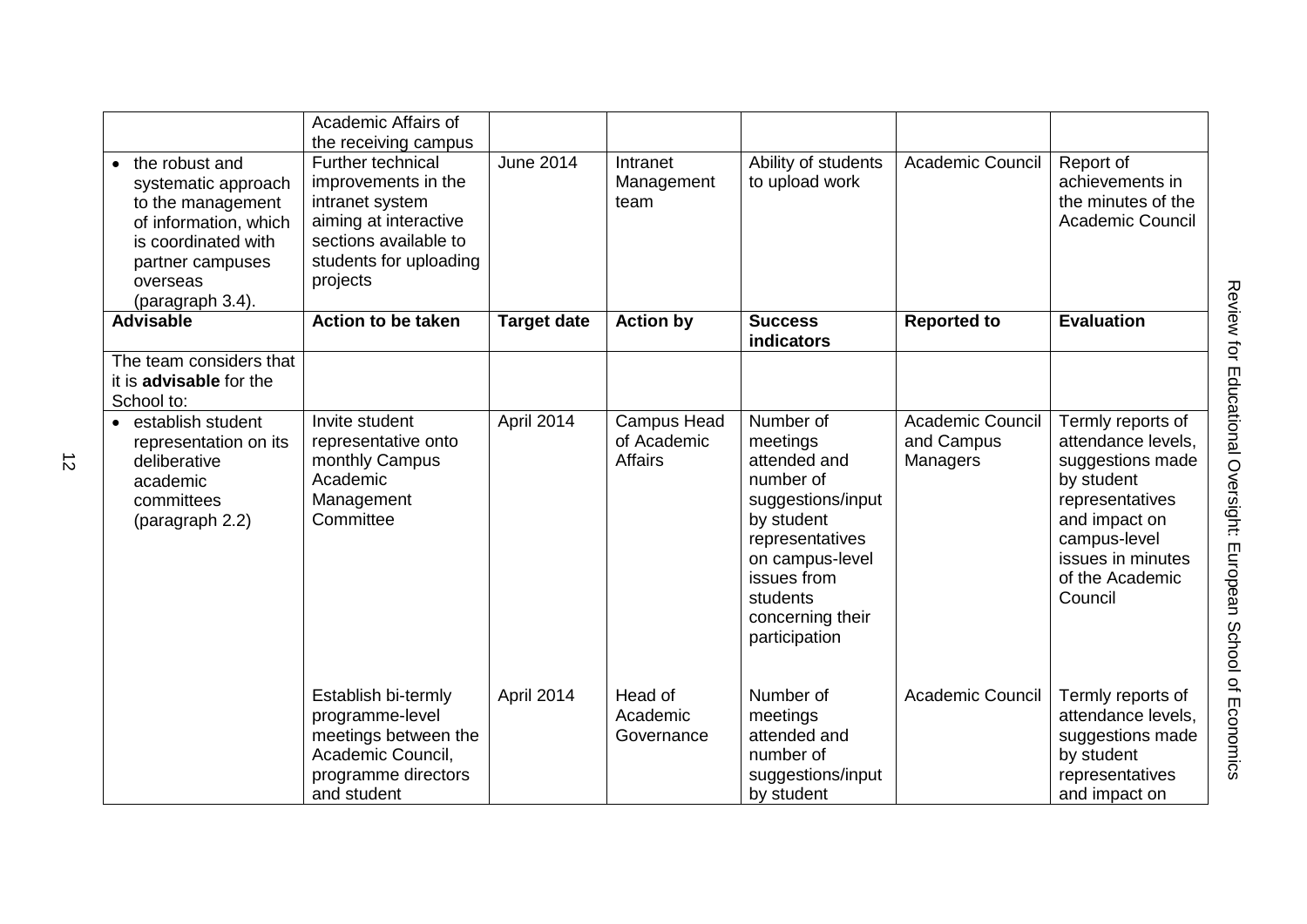|                    | representatives from<br>every campus which |            |              | representatives<br>on programme   |                         | programme level<br>issues in minutes |
|--------------------|--------------------------------------------|------------|--------------|-----------------------------------|-------------------------|--------------------------------------|
|                    | is running module(s)                       |            |              | level and inter-                  |                         | of the Academic                      |
|                    | from the relevant                          |            |              | campus issues                     |                         | Council                              |
|                    | degree programme<br>(BSc, MSc, MBA) in     |            |              | concerning their<br>participation |                         |                                      |
|                    | order to ensure the                        |            |              |                                   |                         |                                      |
|                    | student voice is                           |            |              |                                   |                         |                                      |
|                    | incorporated not only                      |            |              |                                   |                         |                                      |
|                    | at campus level, but                       |            |              |                                   |                         |                                      |
|                    | also at specific                           |            |              |                                   |                         |                                      |
|                    | programme level                            |            |              |                                   |                         |                                      |
|                    | within the matrix                          |            |              |                                   |                         |                                      |
|                    | management                                 |            |              |                                   |                         |                                      |
|                    | structure of School                        |            |              |                                   |                         |                                      |
| introduce a formal | Create a Campus                            | March 2014 | Campus       | Termly reports by                 | <b>Academic Council</b> | Appropriate                          |
| policy and         | <b>Resource Committee</b>                  |            | Managers and | Campus                            | and Managing            | number of skilled                    |
| systematic         | to discuss and                             |            | Head of      | Resource                          | <b>Director</b>         | lecturers recruited                  |
| procedures for the | evaluate current                           |            | Academic     | Committee                         |                         | at least one month                   |
| management of      | resources and needs                        |            | Governance   | concerning staff,                 |                         | before start of                      |
| resources          |                                            |            |              | lecturer and                      |                         | term for modules                     |
| (paragraph 2.10).  |                                            |            |              | training needs;                   |                         | running; staff roles                 |
|                    |                                            |            |              | teaching                          |                         | and identified staff                 |
|                    |                                            |            |              | resources; and                    |                         | needs filled within                  |
|                    |                                            |            |              | building                          |                         | two months of                        |
|                    |                                            |            |              | resources. Head                   |                         | identification; less                 |
|                    |                                            |            |              | of Academic                       |                         | than two per cent                    |
|                    |                                            |            |              | Governance to                     |                         | computer failure                     |
|                    |                                            |            |              | combine and                       |                         | rate during                          |
|                    |                                            |            |              | evaluate campus-                  |                         | lectures;                            |
|                    |                                            |            |              | level reports to                  |                         | continuous                           |
|                    |                                            |            |              | create master                     |                         | wireless                             |
|                    |                                            |            |              | level Resource                    |                         | availability during                  |
|                    |                                            |            |              | Report                            |                         | opening hours;                       |
|                    |                                            |            |              |                                   |                         | need to purchase                     |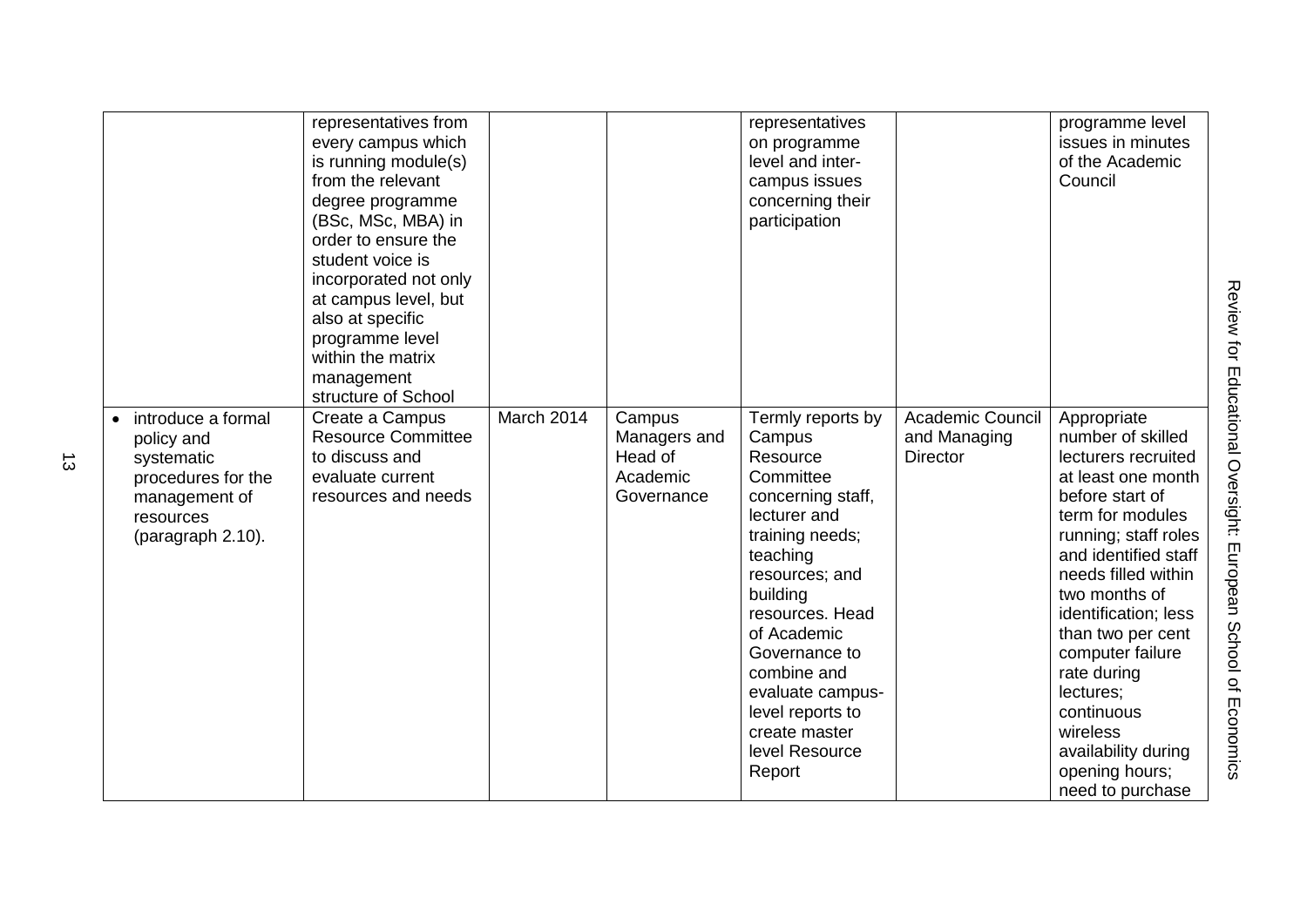|                                                                                                                                                                          |                                                                                                  |                    |                        |                                                                                                                                                                                                                                                                                                                                                                                                                                                        |                         | resources beyond<br>identified and<br>previously<br>approved needs                                          |
|--------------------------------------------------------------------------------------------------------------------------------------------------------------------------|--------------------------------------------------------------------------------------------------|--------------------|------------------------|--------------------------------------------------------------------------------------------------------------------------------------------------------------------------------------------------------------------------------------------------------------------------------------------------------------------------------------------------------------------------------------------------------------------------------------------------------|-------------------------|-------------------------------------------------------------------------------------------------------------|
| <b>Desirable</b>                                                                                                                                                         | Action to be taken                                                                               | <b>Target date</b> | <b>Action by</b>       | <b>Success</b><br>indicators                                                                                                                                                                                                                                                                                                                                                                                                                           | <b>Reported to</b>      | <b>Evaluation</b>                                                                                           |
| The team considers that<br>it is desirable for the<br>School to:                                                                                                         |                                                                                                  |                    |                        |                                                                                                                                                                                                                                                                                                                                                                                                                                                        |                         |                                                                                                             |
| • provide regular,<br>formal opportunities<br>for discussion within<br>programme teams as<br>part of the new<br>committee and<br>reporting structures<br>(paragraph 1.4) | Programme directors<br>Meet bi-termly with<br>module leaders and<br>lecturers for each<br>module | April 2014         | Programme<br>directors | Attendance by<br>lecturers at<br>meetings.<br>Input on<br>appropriateness<br>or otherwise of<br>module<br>specifications,<br>intended learning<br>outcomes,<br>appropriateness<br>of recommended<br>reading, input<br>from lecturers on<br>assessment<br>questions and<br>cross-feeding<br>between lecturers<br>on lecture and<br>tutorial materials<br>used. Reduction<br>in number of<br>queries raised<br>outside of<br>meetings by<br>lecturers on | <b>Academic Council</b> | Review of meeting<br>minutes and<br>action points<br>derived from<br>meetings by<br><b>Academic Council</b> |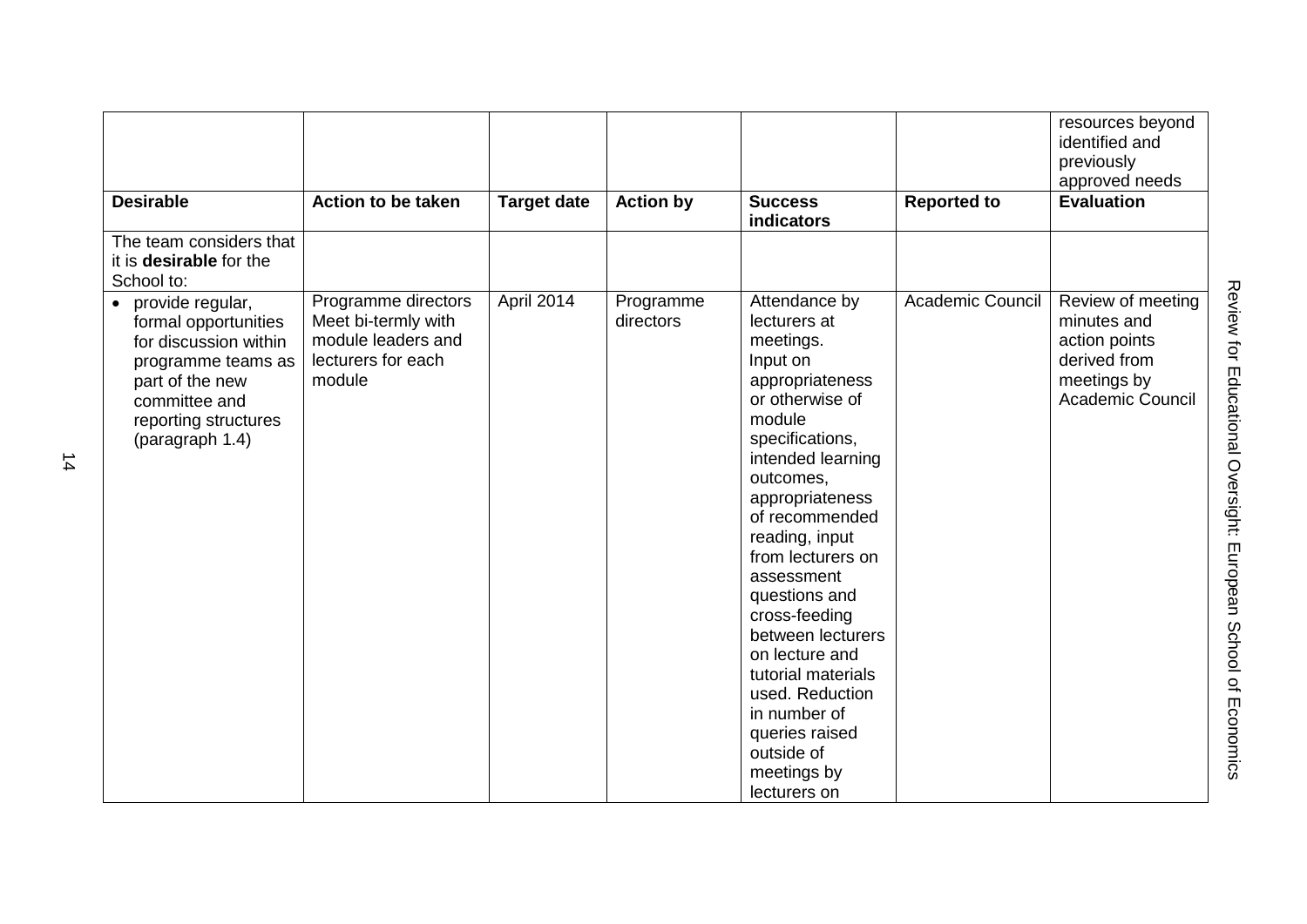|                                                                                                                                                       |                                                                                                                                                                                                                                                                                                                 |                                   |                                       | module structure.<br>teaching and                                                                                                                               |                                                                  |                                                                                                                                                                |
|-------------------------------------------------------------------------------------------------------------------------------------------------------|-----------------------------------------------------------------------------------------------------------------------------------------------------------------------------------------------------------------------------------------------------------------------------------------------------------------|-----------------------------------|---------------------------------------|-----------------------------------------------------------------------------------------------------------------------------------------------------------------|------------------------------------------------------------------|----------------------------------------------------------------------------------------------------------------------------------------------------------------|
|                                                                                                                                                       |                                                                                                                                                                                                                                                                                                                 |                                   |                                       | evaluation<br>processes                                                                                                                                         |                                                                  |                                                                                                                                                                |
| progress with its<br>plans to introduce<br>peer observation of<br>teaching<br>(paragraph 2.4)                                                         | Lecturers will be<br>asked and expected<br>to peer observe a<br>colleague at least<br>once per year in order<br>to identify and use<br>best practice for the<br>benefit of both<br>lecturers. Lecturers<br>will also be<br>encouraged to post-<br>up best practice ideas<br>for the benefit of all<br>lecturers | Already<br>implemented<br>in 2013 | Head of<br>Academic<br><b>Affairs</b> | Lecturers noting<br>peer observation<br>has taken place in<br>register                                                                                          | Academic Council                                                 | Peer observations<br>are confidential<br>between the two<br>lecturers<br>Evaluation will be<br>from offered<br>feedback by<br>lecturers at<br>Faculty meetings |
| improve consistency<br>in the<br>implementation of its<br>clear assessment<br>feedback<br>arrangements<br>(paragraph 2.5)                             | Provide lecturers with<br>examples of expected<br>level and detail of<br>feedback; programme<br>directors to monitor<br>samples of<br>assessment feedback<br>across campuses                                                                                                                                    | December<br>2014                  | Head of<br>Academic<br>Governance     | Programme<br>directors' termly<br>reports on<br>consistency of<br>feedback;<br>students'<br>evaluation of<br>quality and<br>consistency of<br>feedback received | <b>Academic Council</b>                                          | <b>Academic Council</b><br>review directors'<br>termly reports and<br>follow up any<br>action points<br>identified by<br>Academic Council                      |
| provide staff<br>development more<br>systematically, within<br>the framework of a<br>published policy and<br>explicit annual plan<br>(paragraph 2.8). | Establish register for<br>each lecturer of self-<br>development activities<br>undertaken each year<br>with expectation<br>communicated to<br>lecturers that at least                                                                                                                                            | December<br>2014                  | Campus<br>Manager                     | Register duly<br>completed by<br>each lecturer                                                                                                                  | Head of<br>Academic<br>Governance and<br><b>Academic Council</b> | Review of<br>exceptions to<br>annual register<br>and whether<br>further support is<br>needed                                                                   |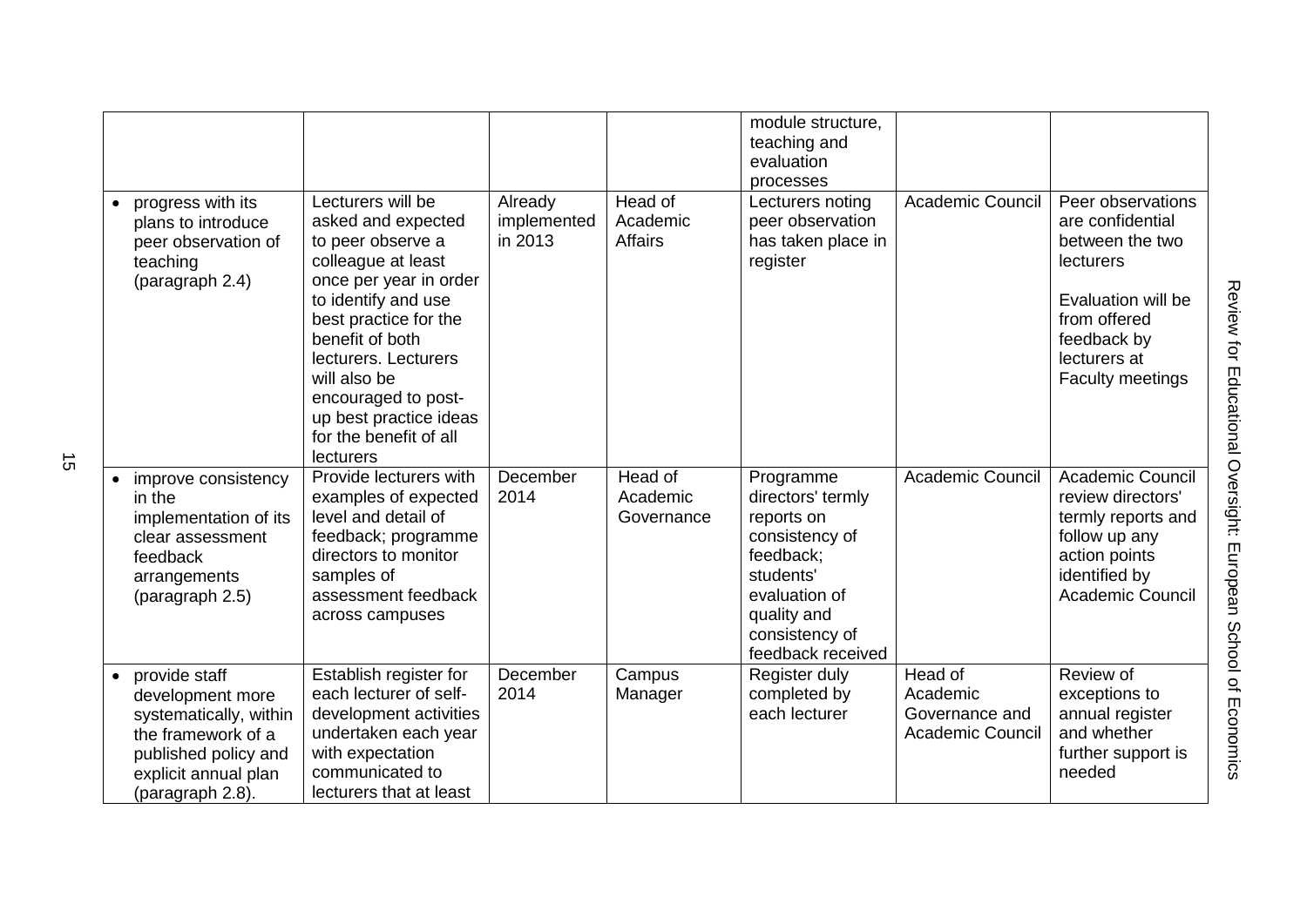| two appropriate<br>activities are<br>expected each year<br>Systematically hold<br>annual lecturer<br>appraisals | December<br>2014       | <b>Campus Head</b><br>of Academic<br>Affairs | Indicators of any<br>training needs/<br>support<br>requirements<br>identified and<br>plans developed<br>for the lecturer<br>within the<br>financial<br>constraints set by<br>the School | Head of<br>Academic<br>Governance and<br><b>Academic Council</b> | Individual needs<br>and support<br>arrangements<br>analysed for<br>systemic<br>requirements of<br>faculty                                                                               |  |
|-----------------------------------------------------------------------------------------------------------------|------------------------|----------------------------------------------|-----------------------------------------------------------------------------------------------------------------------------------------------------------------------------------------|------------------------------------------------------------------|-----------------------------------------------------------------------------------------------------------------------------------------------------------------------------------------|--|
| Provide training<br>workshop as part of<br>each Faculty Meeting                                                 | Already<br>implemented | <b>Campus Head</b><br>of Academic<br>Affairs | Participation by<br>lecturers; subject<br>areas requested<br>by lecturers; and<br>feedback<br>obtained from<br>lecturers on<br>success of<br>workshops                                  | <b>Academic Council</b>                                          | Annual report<br>provided to<br><b>Academic Council</b><br>from Campus<br><b>Head of Academic</b><br>Affairs and follow<br>up any action<br>points identified<br>by Academic<br>Council |  |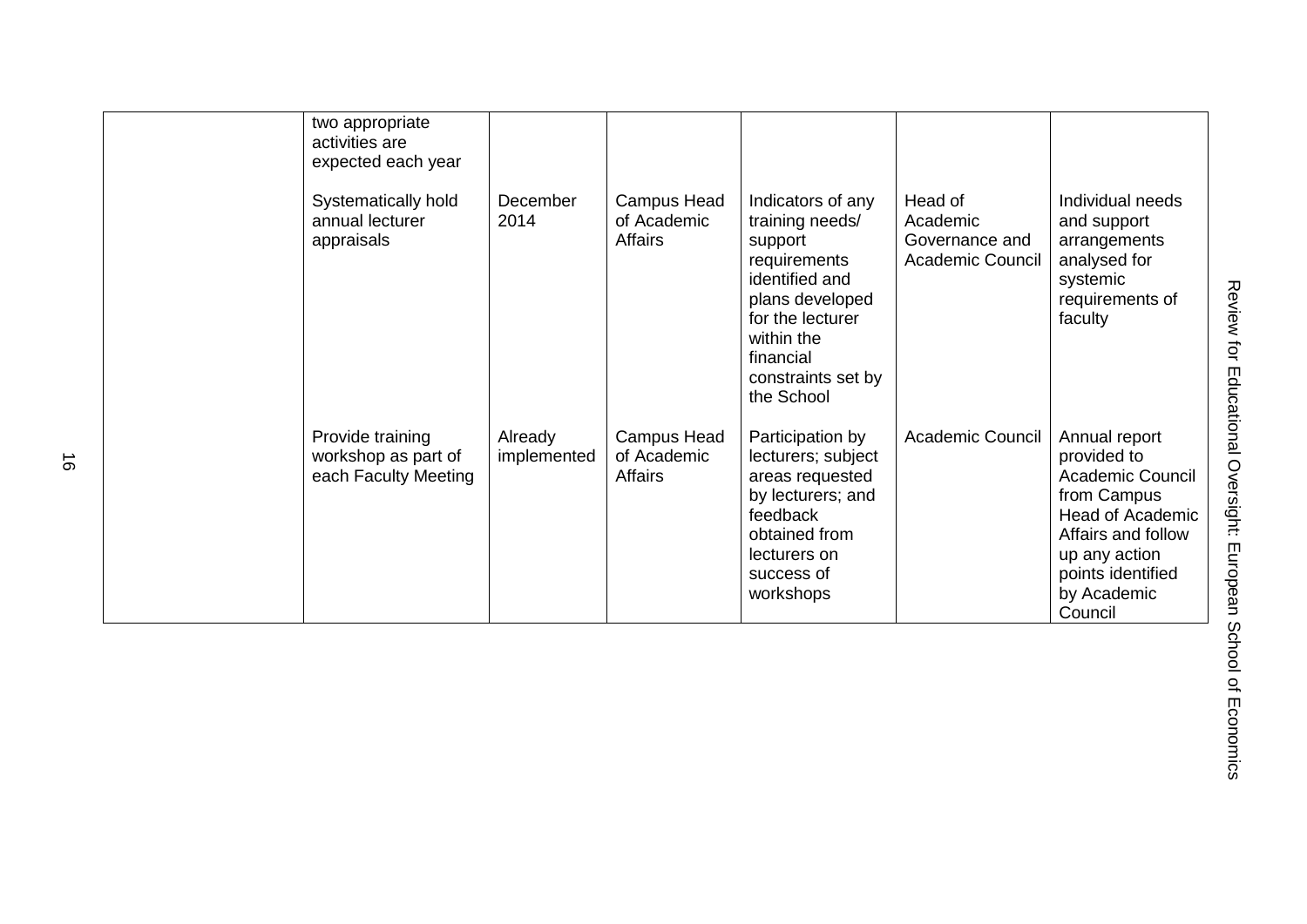## **About QAA**

QAA is the Quality Assurance Agency for Higher Education. QAA's mission is to safeguard standards and improve the quality of UK higher education.

QAA's aims are to:

- meet students' needs and be valued by them
- safeguard standards in an increasingly diverse UK and international context
- drive improvements in UK higher education
- improve public understanding of higher education standards and quality.

QAA conducts reviews of higher education institutions and publishes reports on the findings. QAA also publishes a range of guidance documents to help safeguard standards and improve quality.

More information about the work of QAA is available at: [www.qaa.ac.uk.](http://www.qaa.ac.uk/)

<span id="page-17-0"></span>More detail about Review for Educational Oversight can be found at: [www.qaa.ac.uk/educational-oversight.](http://www.qaa.ac.uk/educational-oversight)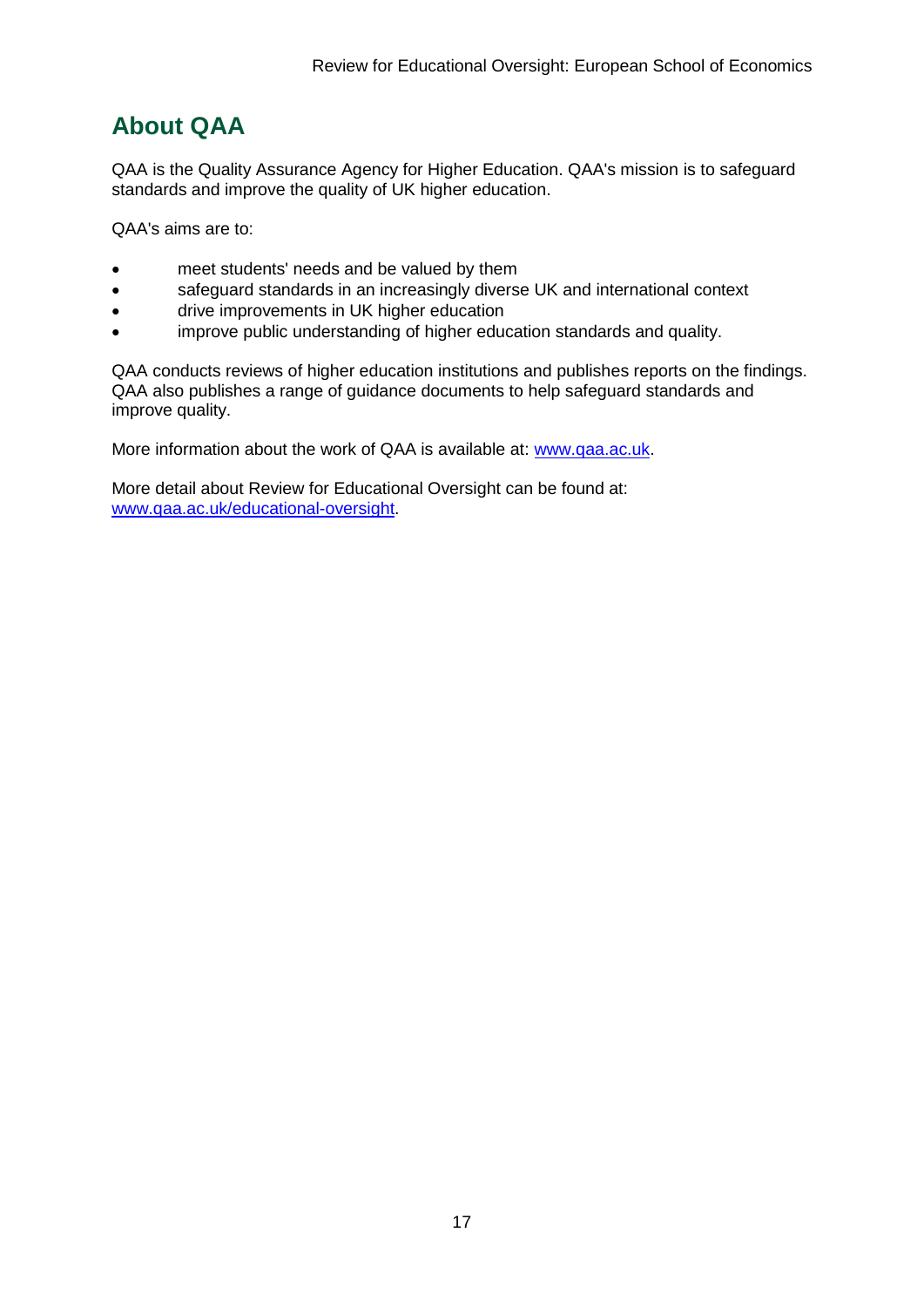## **Glossary**

-

This glossary explains terms used in this report. You can find a fuller glossary at: [www.qaa.ac.uk/aboutus/glossary.](http://www.qaa.ac.uk/aboutus/glossary) Formal definitions of key terms can be found in the *[Review for Educational Oversight: Handbook](http://www.qaa.ac.uk/Publications/InformationAndGuidance/Pages/REO-designated-providers-handbook-13.aspx)*. 4

**academic quality** A comprehensive term referring to how, and how well, higher education providers manage teaching and learning opportunities to help students progress and succeed.

**academic standards** The standards set and maintained by degree-awarding bodies for their courses (programmes and modules) and expected for their awards. See also **threshold academic standards**.

**awarding body** A UK higher education provider (typically a university) with the power to award degrees, conferred by Royal Charter, or under Section 76 of the Further and Higher Education Act 1992, or under Section 48 of the Further and Higher Education (Scotland) Act 1992, or by Papal Bull, or, since 1999, granted by the Privy Council on advice from QAA .

**awarding organisation** An organisation authorised to award a particular qualification; an organisation recognised by Ofqual to award Ofqual-regulated qualifications.

**designated body** An organisation that has been formally appointed or recognised to perform a particular function. QAA has been recognised by UKBA as a designated body for the purpose of providing educational oversight.

**differentiated judgements** In a Review for Educational Oversight, separate judgements respectively for the provision validated by separate awarding bodies.

**enhancement** The process by which higher education providers systematically improve the quality of provision and the ways in which students' learning is supported. It is used as a technical term in QAA's review processes.

**external examiner** An independent expert appointed by an institution to comment on student achievement in relation to established academic standards and to look at approaches to assessment.

**framework for higher education qualifications** A published formal structure that identifies a hierarchy of national qualification levels and describes the general achievement expected of holders of the main qualification types at each level, thus assisting higher education providers in maintaining academic standards. QAA publishes the following frameworks: *The framework for higher education qualifications in England, Wales and Northern Ireland* (FHEQ) and *The framework for qualifications of higher education institutions in Scotland*.

**good practice** A process or way of working that, in the view of a QAA review team, makes a particularly positive contribution to a higher education provider's management of academic standards and the quality of its educational provision. It is used as a technical term in QAA's review processes.

**highly trusted sponsor** An organisation that the UK Government trusts to admit migrant students from overseas, according to Tier 4 of the UK Border Agency's points-based immigration system. Higher education providers wishing to obtain this status must undergo a successful review by QAA.

<sup>4</sup> [www.qaa.ac.uk/Publications/InformationAndGuidance/Pages/REO-designated-providers-handbook-13.aspx](http://www.qaa.ac.uk/Publications/InformationAndGuidance/Pages/REO-designated-providers-handbook-13.aspx)